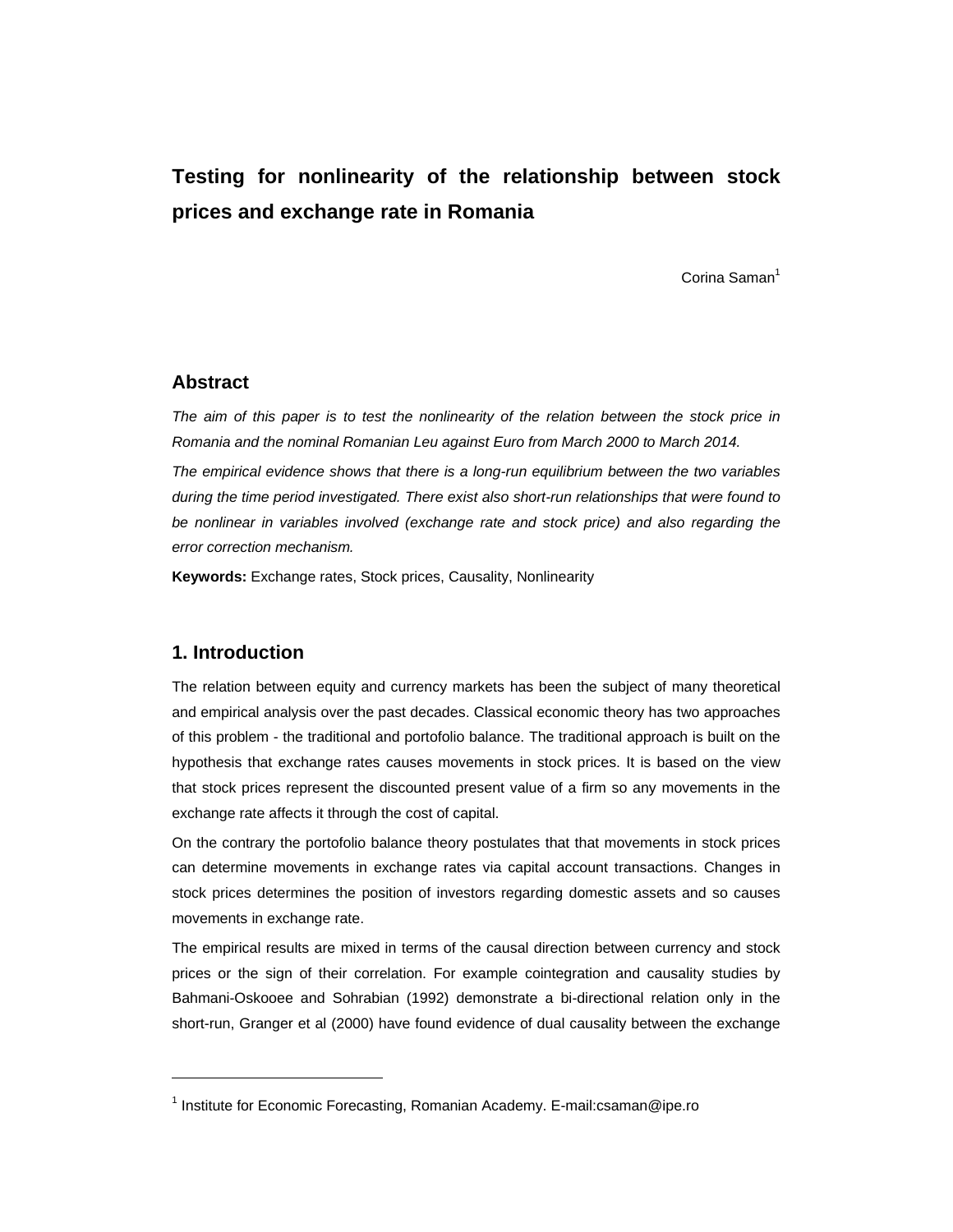rate and stock. Ma and Kao (1990) found exchange rates driving stock prices, Yu and Nieh (2009) also argues for the traditional approach in Taiwan in the long-run.

Other authors shows a very week correlation between the two variables. Ravazzolo and Phylaktis (2000) show the financial crisis had a temporary effect on the long-run comovement between the various markets.

Horobets and Ilie (2007) found unilateral or bi-lateral causality from the stock prices to exchange rates in Romania depending on the sub-period used and unilateral causality for the entire period1999 to 2007.

Literature on the study of the relationship refers to three methodologies that relate first to a flow oriented model, and then a portfolio balance approach and finally a cointegration and causality approach.

Many of the papers consider a linear relation between exchange rate and stock prices, but there are also studies which investigate the nonlinear relation. Yu and Nieh, (2009) uses threshold cointegration and found long-term equilibrium and asymmetric relationship in Taiwan and Japan.

Some various non-parametric methods for nonlinear Granger causality are developed by Baek and Brock (1992) using correlation integral between time series, by Hiemstra and Jones (1994), by Diks and Panchenko (2005) that show limitations of by Hiemstra and Jones test in large sample due to ignoring variations in conditional distributions.

The aim of this paper is to test if the relation between the stock price in Romania and the Romanian Leu against Euro is nonlinear in the short-run. I found evidence that a cointegration exist between the two variables so the interesting question is if in the short-run there are relations of dual causality and if these are nonlinear.

In the literature of nonlinear systems a number of methods of detecting nonlinear interdependence were presented. The ideas are similar and are based on constructing a space which contains all the information needed to predict the dynamic behavior of the system in a neighborhood of the point where the system actual state is.

In the paper of Chen, Rangarajan, Feng and Ding (hereafter CRFD) published in 2004 was presented an extended Granger causality to nonlinear problems using a reconstructed space to define the predictor which incorporates the flow of time.

I used the extended Granger causality index defined in CRFD in the context of cointegration to test if the error-correction adjustment mechanism is nonlinear and to test if the causality is also nonlinear. I found evidence that the causality go in either sense between stock price and exchange rate and that in the short-run the error-correction adjustment is also nonlinear.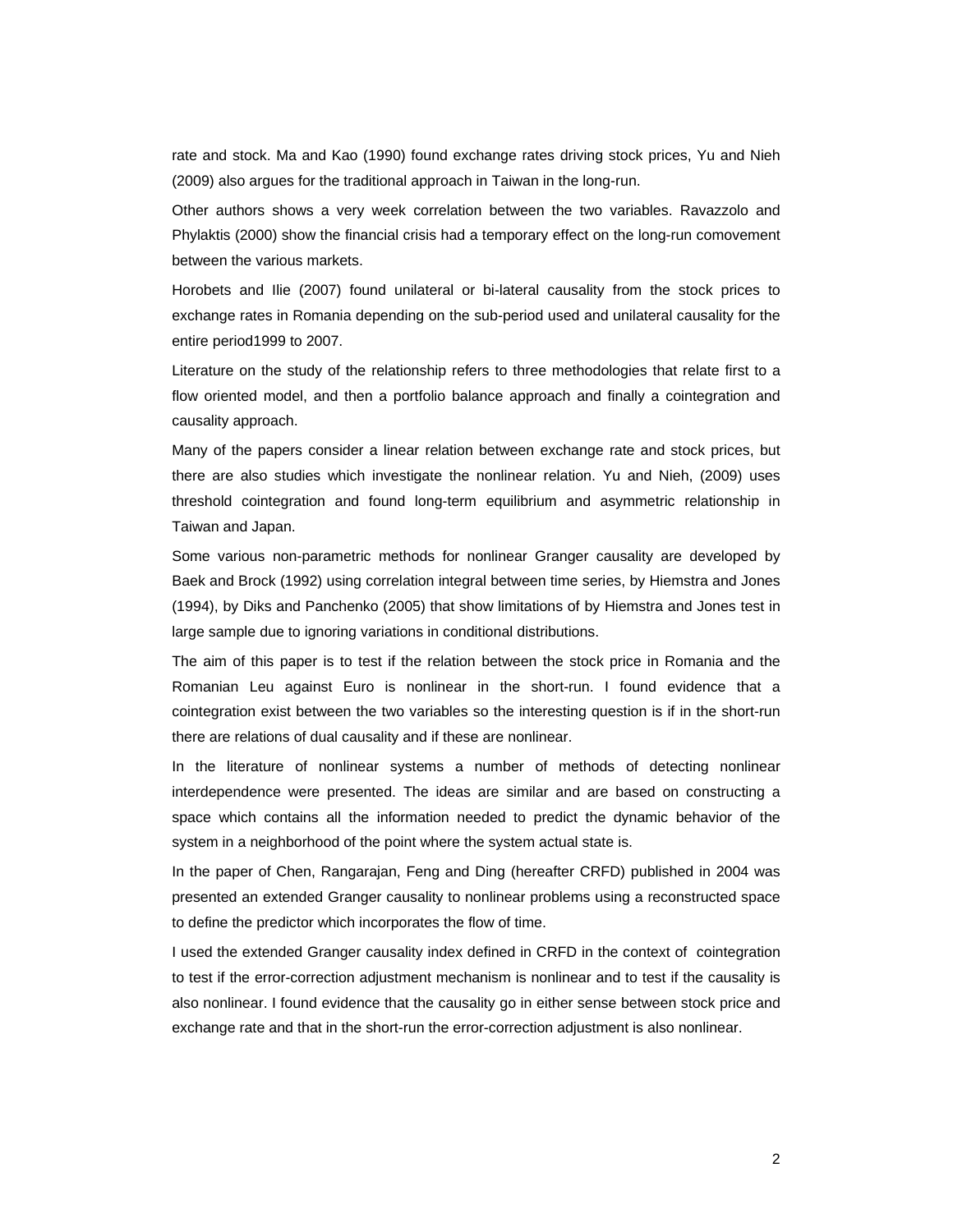## **2. Data**

In this study I used monthly data from March 2000 to March 2014 (169 observations) considering that there is more fluctuation in daily data. I used Leu/Euro monthly average of Romanian Stock Exchange Index and BET Index prices in Leu.

This specific period is chosen due to data availability and to the fact that it contains the last financial crisis beginning with 2008 which support the idea that the relationship should be nonlinear.





Figure 2

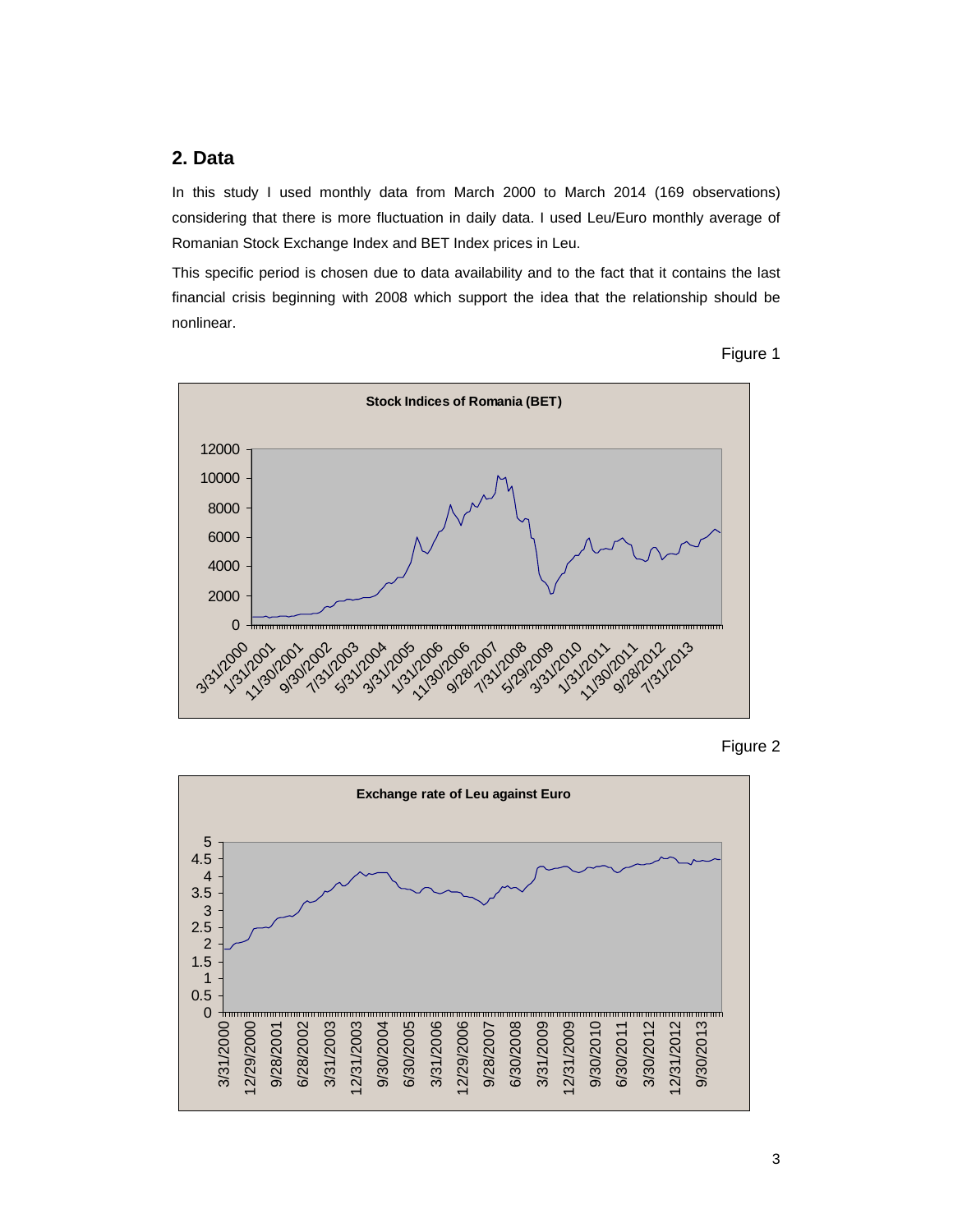It can be observed from figure 1 that stock indices experienced an mild increase until the beginning of 2004 followed by an upward trend until October 2007 and by a sharp decrease until March 2009 when a recovery commenced followed by a almost stationary price until the end of the period. Corresponding the movements in exchange rate (figure 2) are negatively correlated with changes in stock price in the period with sharp changes figure1 (from the beginning of 2004 until March 2009) and presented almost stationary levels until the end.

The two figures combined shows that the increase in stock accompanied exchange rate depreciation and vice versa except for the first period until 2004. Table 1 presents summary statistics.

Table 1

|                  | <b>BET</b> | Ex          |
|------------------|------------|-------------|
| <b>Mean</b>      | 4397.190   | 3.697774    |
| Std. Dev.        | 2590.941   | 0.677604    |
| <b>Maximum</b>   | 10207.09   | 4.562370    |
| <b>Minimum</b>   | 505.2986   | 1.845948    |
| <b>Skewness</b>  | 0.112563   | $-0.969609$ |
| <b>Kurtosis</b>  | 2.160343   | 3.280160    |
| Jarque-Bera Test | 5.321427   | 27.03334    |

#### **Summary statistics**

## **3. Methodologies and empirical results**

Since all the variables are non stationary at level, I tested for linear cointegration by means of Johansen cointegration. In table 2 are shown these tests that proved the existence of longterm equilibrium relationship between nominal exchange rate Leu against Euro and stock prices (BET).

Table 2

| Unrestricted Cointegration Rank Test (Trace) |            |                  |                       |        |  |  |
|----------------------------------------------|------------|------------------|-----------------------|--------|--|--|
| Hypothesized                                 |            | Trace            | 0.05                  |        |  |  |
| No. of $CE(s)$                               | Eigenvalue | <b>Statistic</b> | <b>Critical Value</b> | Prob.  |  |  |
| None *                                       | 0.095258   | 17.13259         | 12.32090              | 0.0073 |  |  |
| At most 1                                    | 0.002482   | 0.415044         | 4.129906              | 0.5829 |  |  |

#### **Johansen Cointegration Test**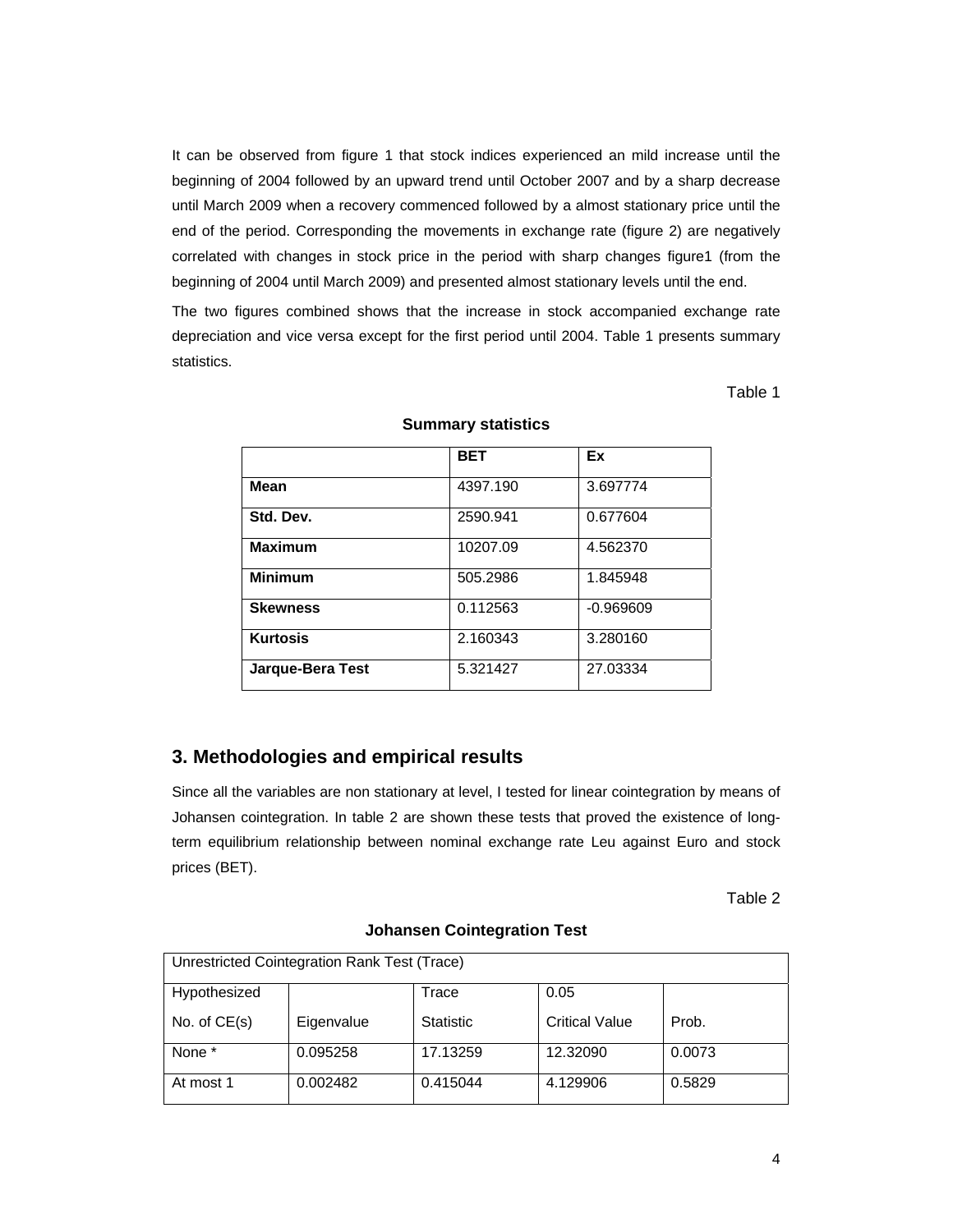| Trace test indicates 1 cointegrating eqn(s) at the 0.05 level          |            |                  |                       |        |  |  |  |
|------------------------------------------------------------------------|------------|------------------|-----------------------|--------|--|--|--|
|                                                                        |            |                  |                       |        |  |  |  |
| Unrestricted Cointegration Rank Test (Maximum Eigenvalue)              |            |                  |                       |        |  |  |  |
|                                                                        |            |                  |                       |        |  |  |  |
| Hypothesized                                                           |            | Max-Eigen        | 0.05                  |        |  |  |  |
|                                                                        |            |                  |                       |        |  |  |  |
| No. of $CE(s)$                                                         | Eigenvalue | <b>Statistic</b> | <b>Critical Value</b> | Prob.  |  |  |  |
|                                                                        |            |                  |                       |        |  |  |  |
| None *                                                                 | 0.095258   | 16.71755         | 11.22480              | 0.0050 |  |  |  |
|                                                                        |            |                  |                       |        |  |  |  |
| At most 1                                                              | 0.002482   | 0.415044         | 4.129906              | 0.5829 |  |  |  |
|                                                                        |            |                  |                       |        |  |  |  |
| Max-eigenvalue test indicates 1 cointegrating eqn(s) at the 0.05 level |            |                  |                       |        |  |  |  |
|                                                                        |            |                  |                       |        |  |  |  |
|                                                                        |            |                  |                       |        |  |  |  |

The issue of causality between the stock prices and exchange rate was tested. The Granger causality test in vector error correction form allows the examination of linear dynamic casual interaction amongst the stock prices and exchange rates.

In this paper we are interesting in testing if the short-run error-correction mechanism and the causality between the two prices are nonlinear. We proceed by calculating an extended Granger causality index for decreasing sizes of the neighborhood until the index drops.

## **Extended Granger Causality Index**

In the paper of Chen, Rangarajan, Feng and Ding (hereafter CRFD) published in 2004 was presented an extended Granger causality to nonlinear problems using a reconstructed space to define the predictor which incorporates the flow of time.

The idea is that if a relationship(function) is nonlinear it can be approximated on a small neighbourhood of a point from the support by a linear model.

Consider two time series  $x(t)$  and  $y(t)$  with a dynamic structure that could be defined by:

$$
\begin{pmatrix} x(t+1) \\ y(t+1) \end{pmatrix} = \sum_{i=1}^{m} A_i \begin{pmatrix} x[t+(i-1)] \\ y[t+(i-1)] \end{pmatrix} + \begin{pmatrix} \varepsilon_{x|y} \\ \varepsilon_{y|x} \end{pmatrix}
$$
  
where  $\begin{pmatrix} \varepsilon_{x|y} \\ \varepsilon_{y|x} \end{pmatrix}$  represents the prediction error. (1)

If there is no causality between x and y then the system is described by:

$$
x(t+1) = \sum_{i=1}^{m} \alpha_i x(t + (i-1) + \varepsilon_x
$$
  

$$
y(t+1) = \sum_{i=1}^{m} \beta_i y(t + (i-1) + \varepsilon_y)
$$
 (2)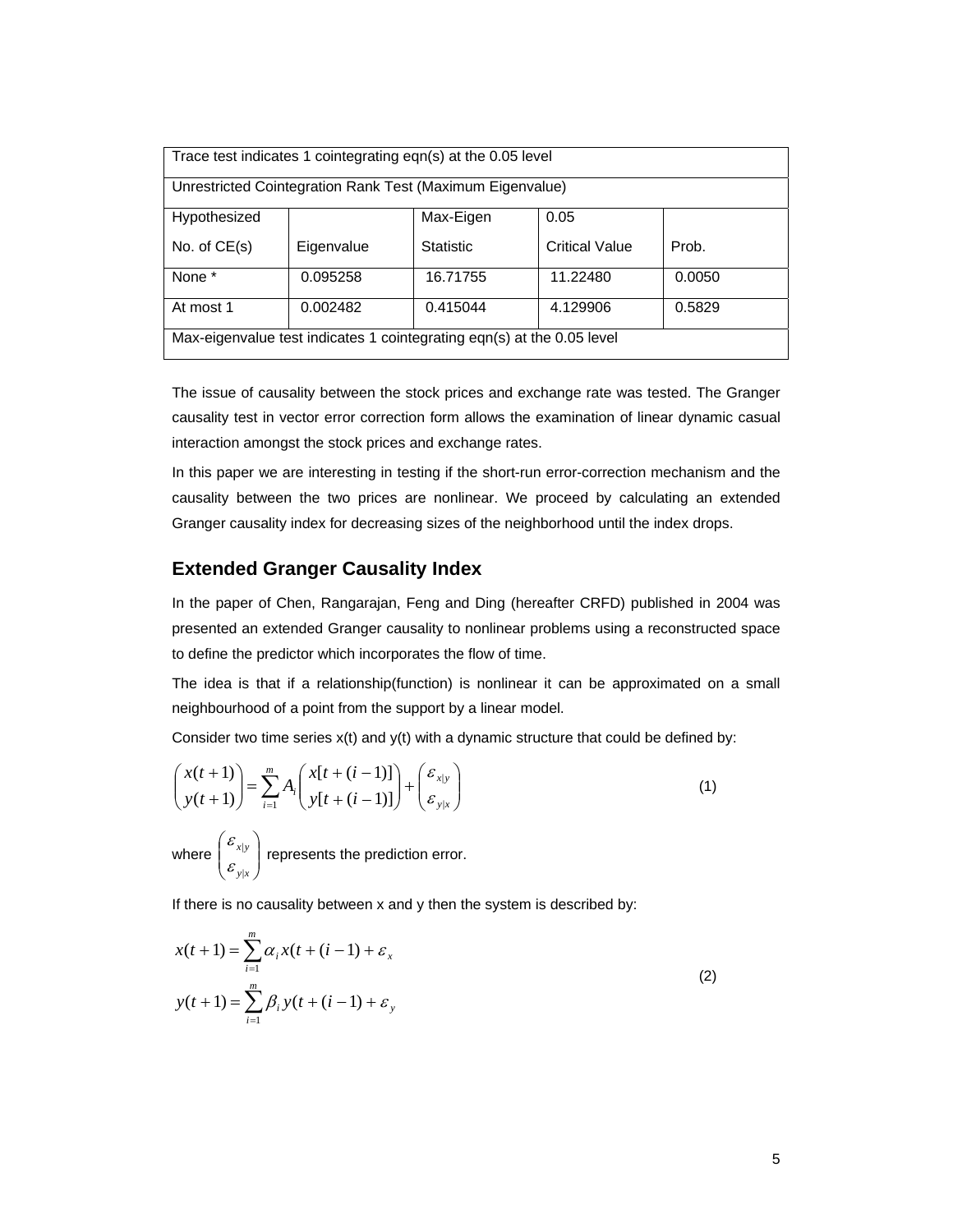Similar to the ideas from Granger causality it can be defined a test which would tell if there is

causality from y to x if the ratio  $\frac{1}{\text{var}(\mathcal{E}_x)}$  $var(\varepsilon_{x|y})$ *x* ε  $\frac{\mathcal{E}_{x|y}}{y}$  is less than 1 and respectively there is causality

from x to y if the ratio *x y x*  $\frac{{\mathcal E}_{{\mathbf y}|{\mathbf x}}}{\mathcal E}_{\mathbf x}}$  is less than 1.

The coefficients from (1) and (2) are functions of the size of the neighbourhood delta so in CRFD it is defined the Extended Granger Causality Index (EGCI) as the average over the a neighbourhood of the following index:

$$
\Delta_{y \to x} = average_V \left\langle 1 - \frac{\text{var}(\varepsilon_{x|y})}{\text{var}(\varepsilon_x)} \right\rangle \tag{3}
$$

where  $(t) = (x(t), x(t-1),..., x(t-m1));$   $y(t) = (y(t), y(t-1),..., y(t-m2))$  $\{ \mathbf{z}(t) = (\mathbf{x}(t), \mathbf{y}(t)) : |\mathbf{z}(t) - \mathbf{z}(t_0)| \leq \delta \}$  $t$   $\mathbf{y} = (x(t), x(t-1),..., x(t-m1));$   $\mathbf{y}(t) = (y(t), y(t-1),..., y(t-m))$  $V = {\bf z}(t) = ({\bf x}(t), {\bf y}(t)) : |{\bf z}(t) - {\bf z}(t)|$  $= (x(t), x(t-1),..., x(t-m1));$   $y(t) = (y(t), y(t-1),..., y(t-1))$  $=\{z(t)=(x(t),y(t)) : |z(t)-z(t_0)| \leq$  $\mathbf{x}(t) = (x(t), x(t-1),..., x(t-m1)); \mathbf{y}$  $\mathbf{z}(t) = (\mathbf{x}(t), \mathbf{y}(t)) : |\mathbf{z}(t) - \mathbf{z}(t_0)| \leq \delta$ 

m1 and m2 constitute the embedded dimension of the reconstructed space  $R^{m1+m2}$ , which usually is determined by false nearest neighbourhood technique but because we are using some special case of dynamic system we used AIC (Akaike Information criterion) to determines the lags from the model (1).

I used this index to test if the short-run relations between stock price and exchange rate and the errors from the cointegration equation is nonlinear. The embedded dimension determined by AIC is m=1 and in order to efficiently determine the size of the neighbourhood I standardized the variables.

In figure 3 it could be seen that while the dimension of the neighbourhood (delta) is decreasing the indexes for the causality between stock price (BET) and exchange rate (Ex) are increasing and are nonzero even for large delta. An index being nonzero for all delta means that there is a relation of causality and that the standard Granger Causality would have detected the causality.

The fact that the EGCI is increasing while delta decrease show that the relation between variables is nonlinear. Indeed, the fact that it depends on the size of neighbourhood means that the coefficients matrix in the linear approximation (1) are non constant.

Also we found out that the smaller the neighbourhood the better is the prediction achieved.

The dimension delta is chosen so that there are enough points in the neighbourhood to validates the linear model but also small enough to determines a good approximation of the nonlinear model.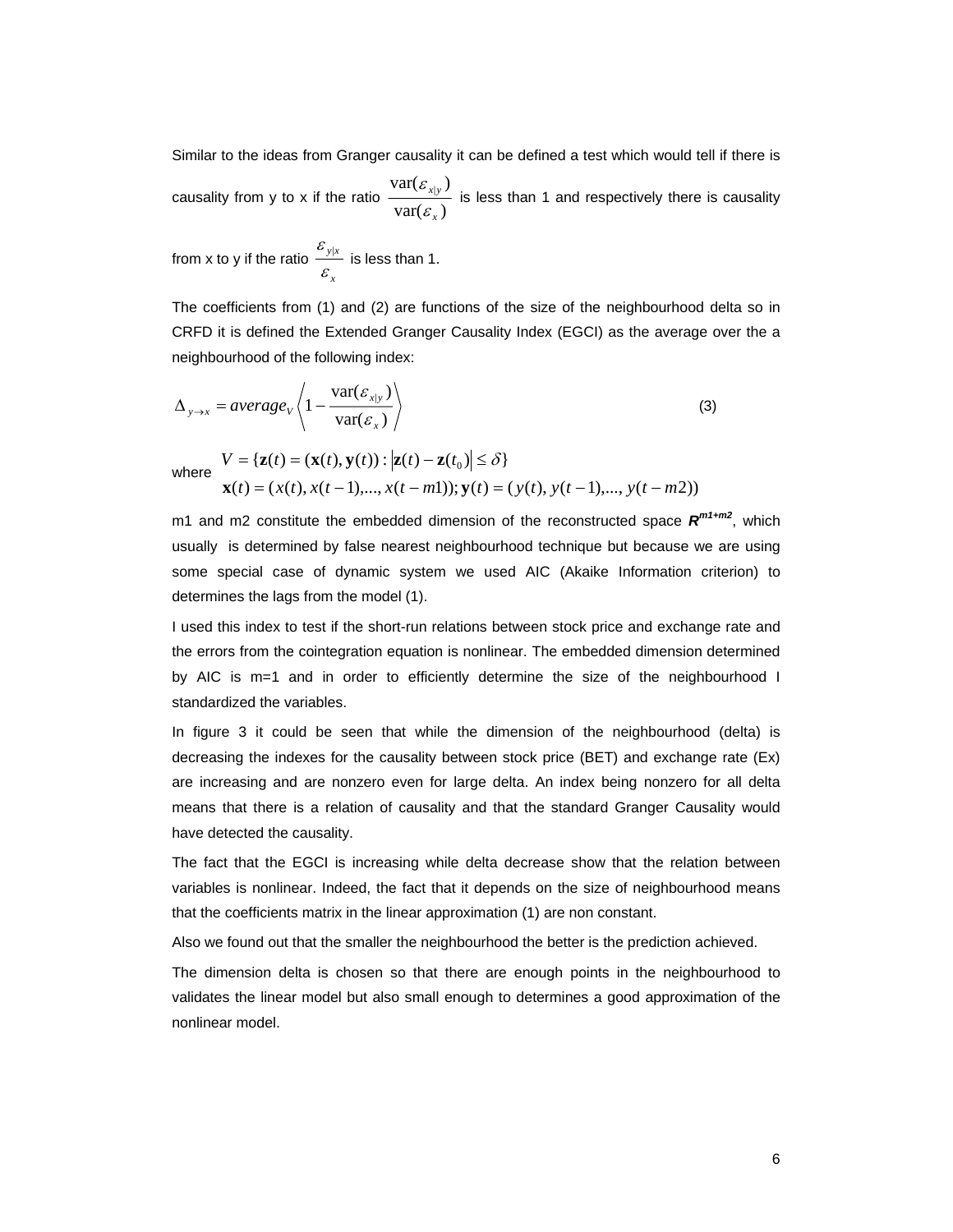**Extended Granger Causality Index as a function of the size of neighbourhood for the causal relation between stock price and exchange rate** 



Figure 4

**Extended Granger Causality Index as a function of the size of neighbourhood for the error-correction mechanism to equilibrium** 

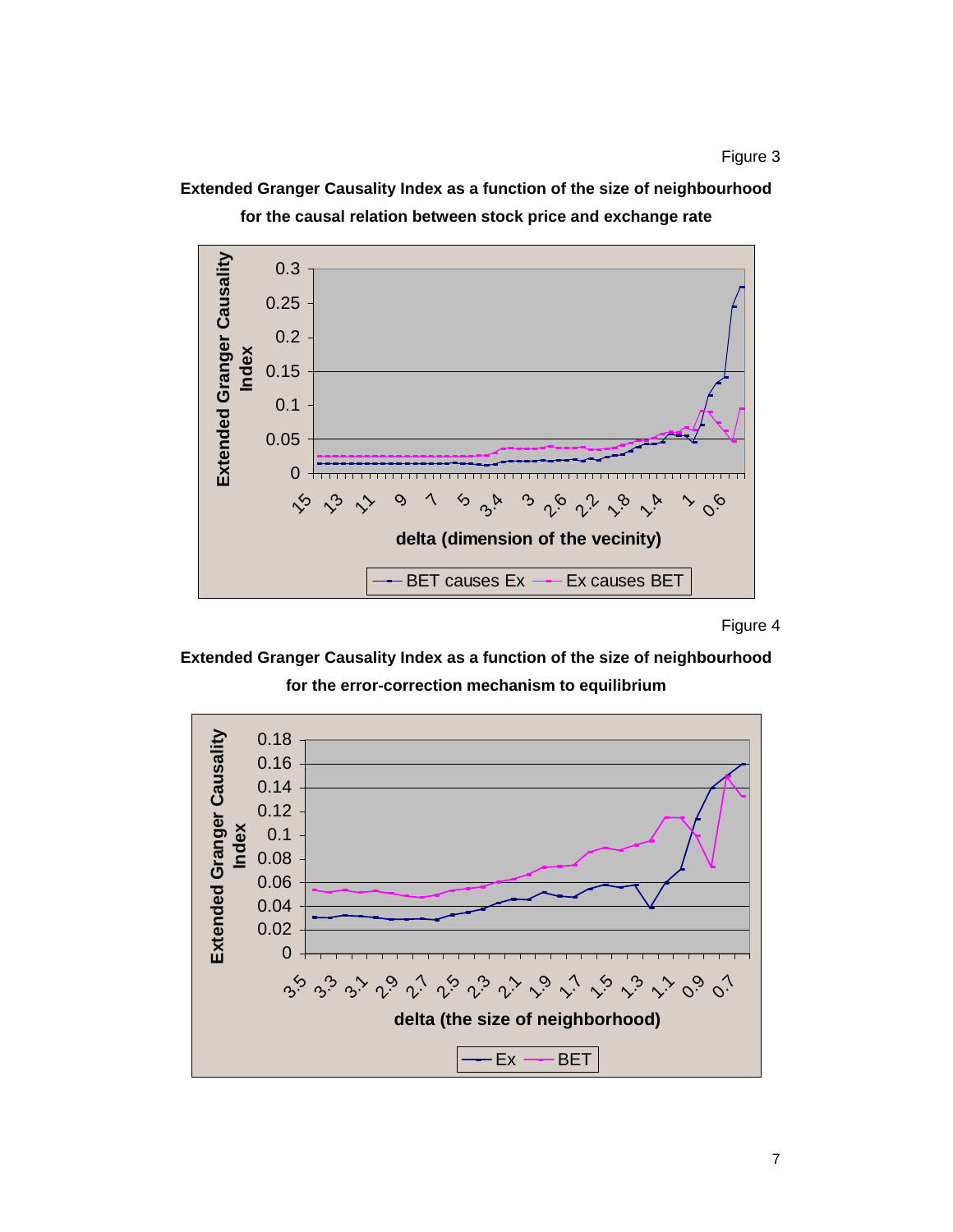The fact that one index (Ex cause BET) presents some downward trend as delta becomes very small illustrated the difficulty of choosing the optimal smallest delta, there are too few observation in the neighbourhood so the linear model hasn't been significant. I accepted as rule for statistical significance of the linear model the condition that there are at least 15 samples in the neighbourhood.

In figure 4 it is shown that while the dimension of the neighbourhood (delta) is decreasing the indexes for the short-run relations between stock price (BET) and exchange rate (Ex) with error-correction mechanism are increasing and are nonzero even for large delta. An index being nonzero for all delta means that there is a relation of causality and that the standard Granger Causality would have detected the causality.

#### **Conclusions**

Many empirical studies argue that exchange rates and stock prices exhibits nonlinearities and, consequently, linear causality tests may not be acurate in deciding if causal relationships exists.

The empirical evidence suggest that there is a long-run equilibrium between Leu/Euro and the stock price BET of the Romanian market during the time period investigated.

It shows that the causality and the short-run relation is nonlinear without explicit specification. It approximate the nonlinear function by some linearization in a neighborhood of the point where prediction is needed. This local property of the methodology provides relative independence from the data sample. In addition to other nonlinearity tests proposed in the last years this method provides an option to approximate the nonlinear function involved.

The optimal size of the neighborhood (delta) is achieved choosing the smaller values for which statistical determination of the model is achieved as long as an extended Granger causality index is increasing. Once delta is chosen the liniar aproximation of the real nonlinear relation could be used for predictions.

#### **References**

- Ajayi, R.A., Mougoue, M., 1996. On the Dynamic Relation between Stock Prices and Exchange Rates. The Journal of Financial Research, 19, pp.193-207.
- Baek, E., Brock, W. A., 1992. General test for nonlinear Granger causality: bivariate model. Working Paper. Iowa State University and University of Wisconsin-
- Madison. Bahmani-Oskooee, M. and Sohrabian, A., 1992. Stock Prices and the Effective Exchange Rate of the Dollar. Applied Economics, 24, pp. 459–464.
- Chen, Rangarajan, Feng and Ding, M., 2004. Analysing multiple nonlinear time series with extended Granger causality. Physics Letter A, 324, pp26-35.